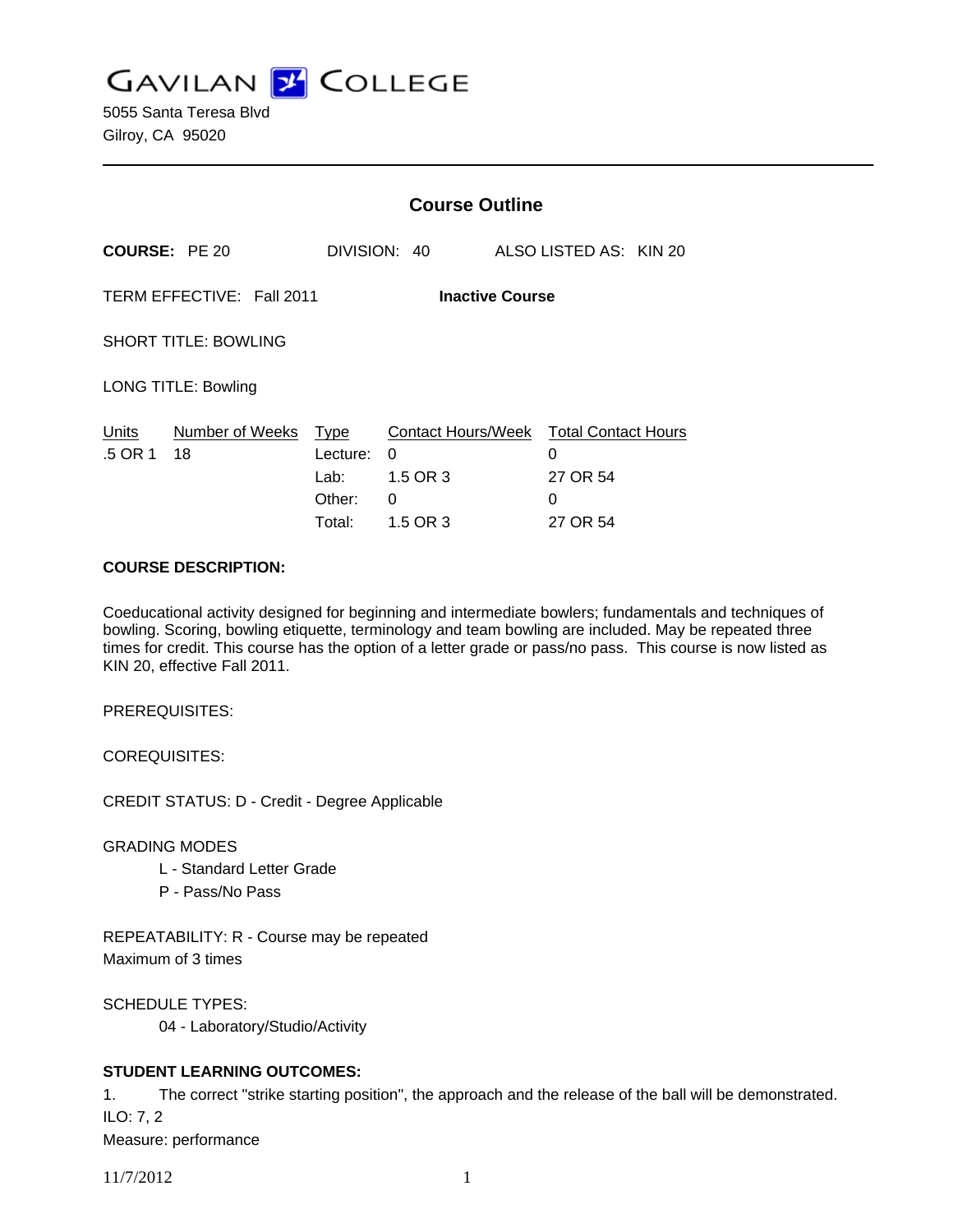2. Utilizing the 3-6-9 spare system, students will demonstrate and describe how to pick up a left side spare.

ILO: 7, 2, 1, 4

Measure: performance, oral exam

3. Utilizing the #10 pin starting position, students will demonstrate and describe how to pick up a right side spare.

ILO: 7, 2, 1, 4

Measure: performance, oral exam

4. Students will describe what a "perfect strike" is.

ILO: 1, 2, 7

Measure: oral exam, demonstration

5. Students will explain how to score a game and they will practice proper bowling etiquette.

ILO: 7, 2, 4, 1

Measure: demonstration, written exam, oral exam

# **CONTENT, STUDENT PERFORMANCE OBJECTIVES, OUT-OF-CLASS ASSIGNMENTS**

Inactive Course: 11/08/2010

This course is now listed as KIN 20, effective Fall 2011.

Curriculum Approval Date: 02/25/2008

3 - 6 Hours

Orientation: indicating procedures to be followed in class, methods of grading and class format. Generally speaking the class will utilize the following schedule: warm-up with shadow bowling, lecture/drill on a specific area, bowl ten frames and submit scoring/record of completition, check-out. The first few classes will include information on the care and use of equipment, selecting the proper ball, costs involved, the etiquette of bowling and the value of bowling as a recreational activity. Information on scoring will be provided/reviewed. Explanation and demonstration on the method of holding a bowling ball and the various types of approaches used in delivering the ball.

SPO: The student will demonstrate an approach used in delivering the bowling ball. They will discuss the requirements of the course and be able to list at least three etiquettes used when bowling.

# 3 - 6 Hours

Review scoring, approach and ball release. Concentration will be on the approach form and the proper release of the ball on the alley. Emphasis will be on the importance of learning to bowl a hook ball. Demonstration on where the ball must hit the pins to obtain a strike.

SPO: The student will be able to mark a strike and a spare on a score sheet. They will explain where the ball must hit on the pins in order to obtain a strike.

#### 3 - 6 Hours

Continue emphasis on mastering the correct form in the approach and release of the ball. Demonstration on the technique involved in throwing a curve ball. Emphasize the importance of picking out a spot on the alley toward which to direct the ball release. Accuracy, rather than speed, should be emphasized. Introduce bowling terminology, such as: double, turkey, types of splits, etc. Review bowling etiquette. Explain the various kinds of splits and point out the importance of picking up spares.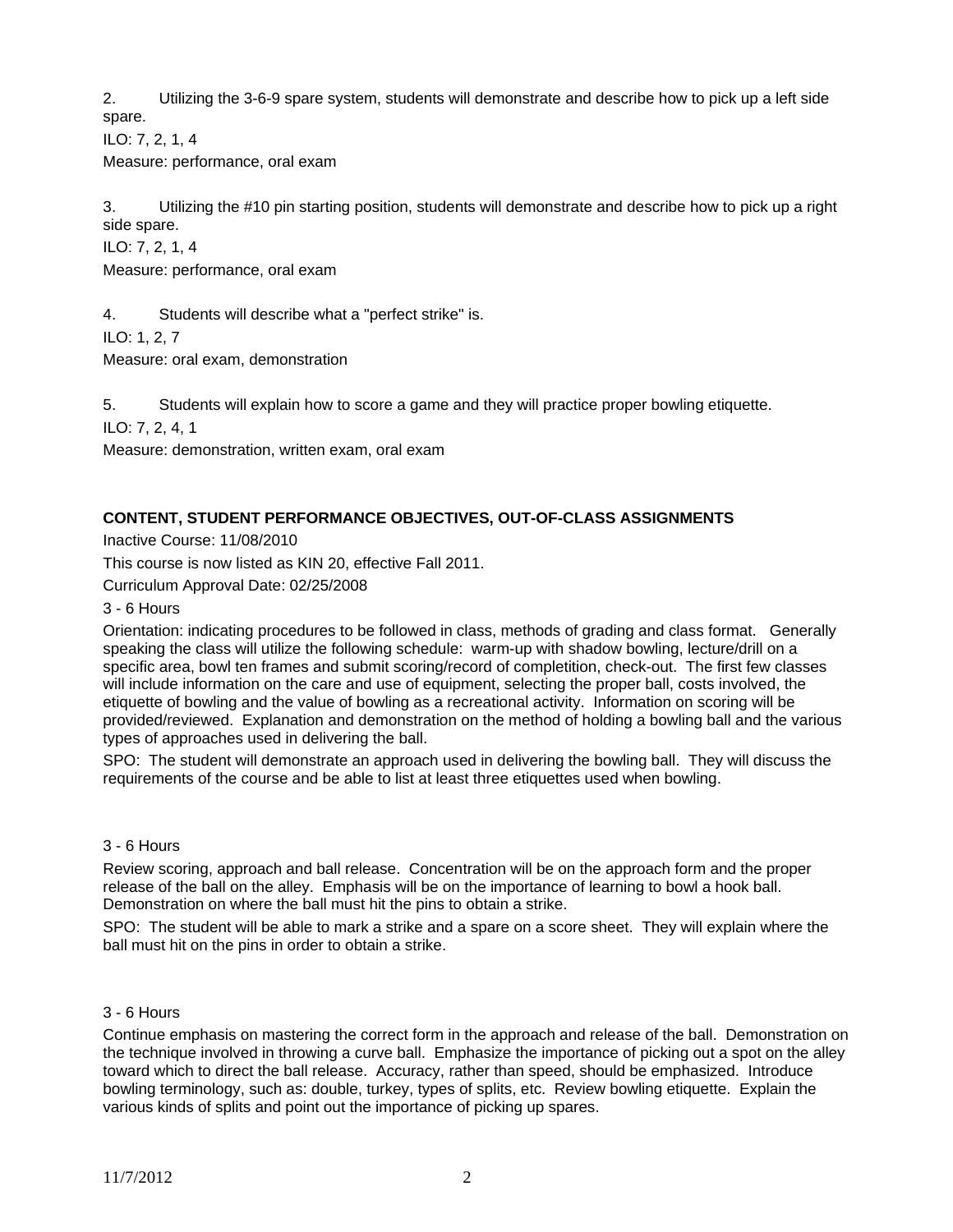SPO: The student will demonstrate "spot bowling" and how to throw a curve ball. They will explain the importance of picking up spares and how it can positively affect your score. Bowling terminology will be utilized by the student.

# 6 - 12 Hours

Teach the "3-1-2" system for attaining the strike impact point on the head pin and teach the "3-6-9" spare system. Information on ball drilling mechanics (span, bridge and zero pitch) and side weights (reverse and forward pitch) will be provided.

SPO: Students will describe and demonstrate the "3-1-2" system for a strike and the "3-6-9" spare system.

### 6 - 12 Hours

Continue working on skills. Team tournament play will be provided. Analyze "leaves" and discuss typical combinations. Continue to practice "marking" on a score sheet.

SPO: The student will be able to keep score on a bowling score sheet. They will be able to analyze and execute the best way to pick up a spare.

### 4.5 - 9 Hours

Explain the causes and remedies of "side drift", time ball speeds and discuss their ramifications and explain handicap systems. Continue working on material covered in previous classes and provide practice opportunities through tournament play.

SPO: The student will explain at least one handicap system. They will be able to describe a cause for "side drift" and provide the appropriate correction.

2 Hours Final.

**Note** 

This is a skill building class where the students' skills or proficiencies will be enhanced by supervised repetition and practice in class.

# **METHODS OF INSTRUCTION:**

Lecture, discussion, demonstration, video

## **METHODS OF EVALUATION:**

The types of writing assignments required: None The problem-solving assignments required: None The types of skill demonstrations required: Performance exams The types of objective examinations used in the course: Multiple choice True/false Matching items